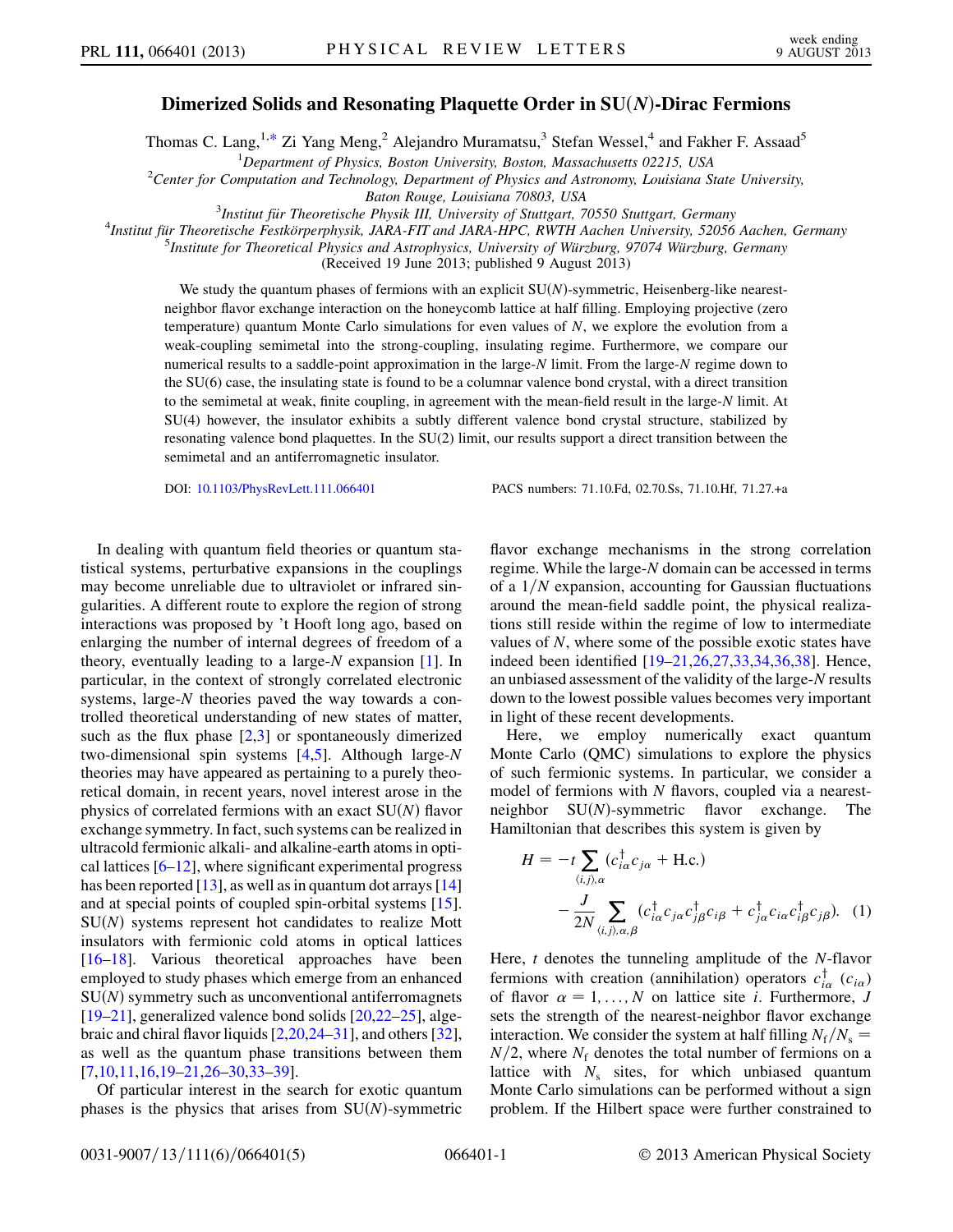exactly  $N/2$  particles on each lattice site, H would reduce to an exact SU(N)-symmetric Heisenberg model  $H<sub>H</sub>$  =  $J/2N\sum_{(i,j)}\mathbf{S}_i \cdot \mathbf{S}_j$ , with  $\mathbf{S}_i$  being the vector of the SU(N) spin operators  $S_i^a = \sum_{\alpha,\beta} c_{i\alpha}^\dagger T_{\alpha\beta}^a c_{i\beta}$ , expressed in terms of the generators  $T^a$ ,  $a = 1, ..., N^2 - 1$ , of SU(N) in the fundamental representation, with  $Tr(T^aT^b) = \delta_{ab}/2$  [e.g.,  $T^a = \sigma^a/2$  in terms of the Pauli matrices  $\sigma^a$  for SU(2)]. This would result, e.g., in the large U limit of a model that in addition to H also includes a local Hubbard-U interaction, which reduces the local particle fluctuations around the mean value of  $N/2$ . In the large-N limit, and considering only the paramagnetic saddle point, these fluctuations become irrelevant and the Hubbard-U interaction merely fixes the average particle number to  $N/2$ . The Hamiltonian in Eq. ([1\)](#page-0-0) indeed equals the  $U = 0$  limit of the Hubbard-Heisenberg Hamiltonian of the seminal works in Refs. [\[2](#page-4-2)–[4\]](#page-4-4), and represents an unrestricted SU(N)-symmetric  $t - J$  model. It has been considered previously using QMC simulations on the square lattice, where an exotic gapless spin liquid was obtained for  $N = 4$ flavors [[27](#page-4-28)]. In the following, we consider the case of the honeycomb lattice, motivated also by recent studies for the SU(2) Hubbard model [\[40\]](#page-4-32), and are in particular interested in the response of the weak-coupling  $SU(N)$  semimetal (SM) to an explicit  $SU(N)$ -symmetric flavor exchange interaction J.

Large-N.—Before presenting QMC results, we consider the mean-field decoupling of  $H$  in terms of the bond meanfields  $\chi_{ij} = |\chi_{ij}| e^{i\phi_{ij}} = \langle \sum_{\alpha} c_{i\alpha}^{\dagger} c_{j\alpha} \rangle / N$ , which becomes exact in the large-N limit. The  $\chi_{ij}$  carry a phase  $\phi_{ij}$ , and  $|\chi_{ij}|^2$  relates the bond strength  $\langle \mathbf{S}_i \cdot \mathbf{S}_j \rangle$ . We numerically solve the mean-field equations self-consistently for a sixsite unit cell (with nine bonds), which retains the full lattice symmetry (cf. the left inset of Fig. [1\)](#page-1-0). This leads to the following phase diagram: at large  $t/J$ , the kinetic energy dominates and all the  $\chi_{ij}$  are equal and real; thus, the system in this region is a fluxless SM. Below a critical value near  $t/J=0.21$ , the system undergoes a continuous quantum phase transition into a columnar valence bond solid (cVBS) phase with a Kekule pattern [\[5](#page-4-5)[,41\]](#page-4-33), illustrated in the right inset of Fig. [1](#page-1-0). For comparison, we note that on the square lattice, the noninteracting Fermi sea is unstable, and in the large-N limit d-density wave states occur immediately at weak coupling, while a valence bond solid (VBS) with box dimerization emerges at large exchange coupling [[27](#page-4-28)].

QMC method.—To explore the phase diagram beyond the large-N limit, and to assess the stability range of the large-N results, we employ a  $SU(N)$ -generalized formulation of the projector QMC simulations [\[27](#page-4-28)[,42,](#page-4-34)[43](#page-4-35)], which allows for the numerically exact evaluation of ground state properties for all even values of N. Observables are obtained as  $\langle \Psi_0 | O | \Psi_0 \rangle =$  $\lim_{\Theta \to \infty} \langle \Psi_{\text{T}} | e^{-\Theta H/2} O e^{-\Theta H/2} | \Psi_{\text{T}} \rangle / \langle \Psi_{\text{T}} | e^{-\Theta H} | \Psi_{\text{T}} \rangle$ . We use a trial wave function  $|\Psi_{T}\rangle = \prod_{\alpha} |\Psi_{T}\rangle_{\alpha}$ , where  $|\Psi_{T}\rangle_{\alpha}$ is the ground state of the single particle Hamiltonian

<span id="page-1-0"></span>

FIG. 1 (color online). Ground state phase diagram of fermions with  $SU(N)$ -symmetric flavor exchange on the honeycomb lattice. Crosses denote parameters at which QMC simulations have been carried out. For all considered (even)  $N$  the system undergoes a quantum phase transition from a semimetal (SM) to an insulator. For  $N \ge 6$  the insulating state is a columnar valence bond solid (cVBS), while at  $N = 4$  it is a valence bond solid with resonating valence bond plaquettes (pVBS); both are depicted in the right inset. At  $N = 2$  an antiferromagnetic insulator (AFM) appears. The left inset shows the lattice structure with the sixsites unit cell employed in the large-N calculations.

 $H^0_\alpha = -t \sum_{\langle i,j \rangle} c_{i\alpha}^\dagger c_{j\alpha} \exp((2\pi i/\Phi_0) \int_{r_i}^{r_j} d\ell \cdot A) + \text{H.c.}$  in the flavor  $\alpha$  Hilbert subspace, where  $\Phi_0 = he/c$  denotes the flux quantum, and  $\mathbf{r}_i$  the position of lattice site i. The flux  $\Phi/\Phi_0=10^{-4}$  is chosen sufficiently small to lift the ground state degeneracy in  $|\Psi_{\rm T}\rangle$ . We performed QMC simulations on finite systems of linear extent L and  $N_s = 2L^2$  sites, with periodic boundary conditions. Projection parameters  $\Theta t = 30$  and an imaginary time discretization of  $\Delta \tau t =$ 0:05 were found sufficient to obtain converged ground-state quantities within statistical uncertainty. From a fit of the imaginary-time displaced Green's function [\[44\]](#page-4-36)  $G(\mathbf{q}, \tau) =$  $\langle (1/2N)\sum_{s,\alpha} c_{\mathbf{q}s\alpha}^{\dagger}(\tau)c_{\mathbf{q}s\alpha}(0) \rangle$  to its long-time behavior  $\lim_{\tau \to \infty} G(\mathbf{q}, \tau) \propto e^{-\tau \hat{\Delta}_{sp}(\mathbf{q})}$ , the single-particle gap  $\Delta_{sp} =$  $\Delta_{\rm{sn}}(\mathbf{K})$  can be extracted without an analytical continuation. Here, the momentum  $q$  is defined with respect to the coordinates of the two-site unit cells of the honeycomb lattice that form a triangular lattice,  $\bf{K}$  denotes a corner of the hexagonal Brillouin zone (where the Dirac points of the SM reside), and  $s = A$ , B corresponds to the site of the unit cell that belongs to sublattice  $A$  and  $B$ , respectively. Similarly, we obtain the spin gap  $\Delta_{\sigma}(\Gamma)$  from the time-displaced spinspin correlation function in the antiferromagnetic (AFM) sector,  $S_{AFM}(\Gamma, \tau) = (1/N_s) \sum_{i,j} \epsilon_i \epsilon_j \langle \mathbf{S}_i(\tau) \cdot \mathbf{S}_j(0) \rangle$ , where  $\epsilon_i = \pm 1$  if site *i* belongs to sublattice *A* (*B*). The equal time value  $S_{AFM}(\Gamma) = S_{AFM}(\Gamma, \tau = 0)$  provides the structure factor for long-range AFM order on this bipartite lattice. In order to determine the dimerization pattern of the VBS phase stabilized in the large-N analysis, we measure the  $SU(N)$  dimer correlation function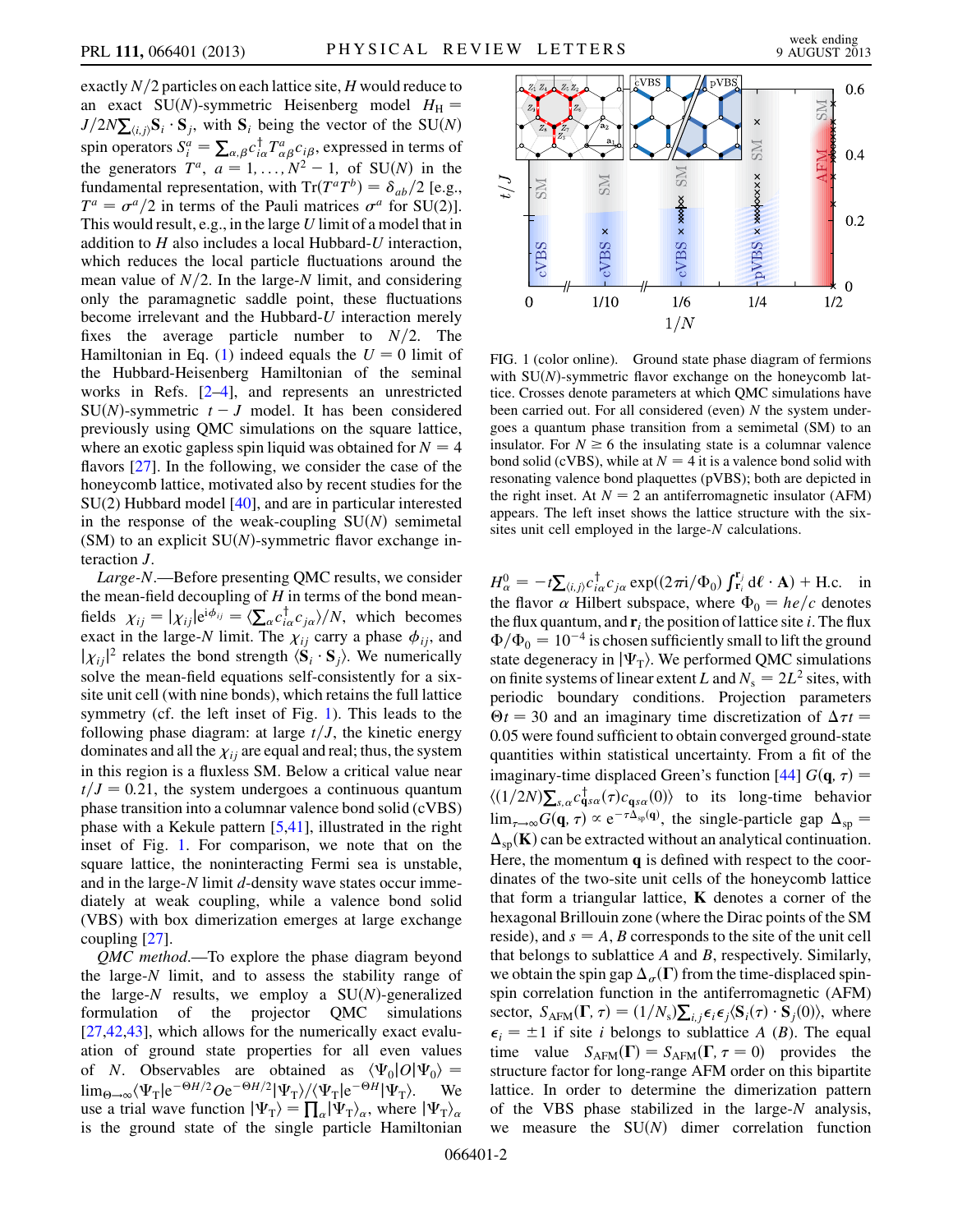<span id="page-2-0"></span>

FIG. 2 (color online).  $N = 10$ . Finite size extrapolation of the AFM structure factor  $S_{AFM}(\Gamma)$ , the spin gap  $\Delta_{\sigma}(\Gamma)$ , and the single-particle gap  $\Delta_{\text{sp}}(\mathbf{K})$  in the VBS for SU(10) at  $J/t = 6.0$ . The inset shows the finite size extrapolation of the structure factors  $S_{\text{dim}}(\mathbf{K})$  and  $S_{\text{kin}}(\mathbf{K})$ .

 $D_{ij,kl} = \langle \langle (\mathbf{S}_i \cdot \mathbf{S}_j)(\mathbf{S}_k \cdot \mathbf{S}_l) \rangle \rangle$ , where  $\langle \langle O_1, O_2 \rangle \rangle = \langle O_1 O_2 \rangle$  –  $\langle O_1 \rangle \langle O_2 \rangle$  denotes a cumulant. From the Fourier transformation of  $D_{i,k}$  for a set of parallel bonds  $\langle i j \rangle$ ,  $\langle k l \rangle$ , we furthermore obtain a corresponding structure factor  $S_{\text{dim}}(\mathbf{K})$ . Similarly, we define a structure factor  $S_{\text{kin}}(\mathbf{K})$ from the kinetic energy correlators  $\langle \langle c_i^{\dagger} c_j + c_j^{\dagger} c_i, c_k^{\dagger} c_l + \rangle$  $c_l^{\dagger} c_k$  among a set of parallel bonds of the honeycomb lattice.

QMC results.—As shown in the phase diagram in Fig. [1](#page-1-0), our findings for  $N \geq 4$  essentially agree with the scenario obtained from the large-N analysis, with the critical ratio  $t/J$  of the SM-VBS transition slightly increasing with  $1/N$ . For example, from the data at  $J/t = 6$  for  $N = 10$ , shown in Fig. [2](#page-2-0), a robust finite single-particle  $\Delta_{\text{so}}(\mathbf{K})$  and spin-gap  $\Delta_{\sigma}(\Gamma)$  is extracted. The order parameters derived from the characteristic VBS structure factor  $S_{\text{dim}}(\mathbf{K})$ , as well as from the kinetic energy–based structure factor  $S_{kin}(\mathbf{K})$ extrapolate to a finite value in the thermodynamic limit (TDL), as shown in the inset of Fig. [2](#page-2-0), while the AFM order parameter  $S_{AFM}/N_s$  vanishes in the TDL, as expected for the cVBS phase. Figure [3](#page-2-1) shows the corresponding dimer correlations in real space on a  $L = 6$  lattice. The robust characteristic Kekule pattern (cf. the right inset in Fig. [1\)](#page-1-0) generates a mass term without breaking the sublattice symmetry. Furthermore translation symmetry of the original lattice is broken: the unit cell contains six orbitals, and forms a triangular lattice.

Decreasing  $N$  down to 6, the cVBS order is increasingly weakened but remains persistent; we observed similar finite size scaling behavior of observables at SU(6) as those at  $SU(10)$ . The situation changes at  $SU(4)$ , as shown in Fig. [4](#page-2-2), where we observe an unusual finite size scaling behavior of  $S_{\text{dim}}(\mathbf{K})$  (main panel) and  $S_{\text{kin}}(\mathbf{K})$  (inset). While the extrapolation still yields long-range dimer correlations at strong coupling  $(J/t \ge 4.3)$  in the TDL, it hints

<span id="page-2-1"></span>

FIG. 3 (color online).  $N = 10$ . Real-space dimer correlations  $D_{i,i,kl}$  on a  $L = 6$  lattice for SU(10) at  $J/t = 6.0$ , with the striped reference bond.  $D_{i,j,kl}$  is indicated by colors and the line thickness in addition to the explicit values given for each bond.

at a possible different VBS pattern than the cVBS found at higher N.

While the dimer correlation pattern (e.g., Fig. [3\)](#page-2-1) allows us to identify VBS order of a certain momentum, it cannot distinguish between VBS states of different structures, such as cVBS and plaquette VBS (pVBS) states, as they relate to the same wave vector  $\bf{K}$ . At SU(4), fluctuations could possibly be sufficiently strong to soften the cVBS order by forming resonating valence bond plaquettes—the antisymmetric combination of the two singlet coverings around a hexagonal plaquette—which order into a  $\sqrt{3} \times \sqrt{3}$  pVBS, illustrated in the right inset of Fig. 1.  $\sqrt{3}$  pVBS, illustrated in the right inset of Fig. [1](#page-1-0).

In order to unveil a possible change in the nature of the VBS, we employ a histogram technique [[45](#page-4-37)]: we track the contributions to the dimer correlations originating from the three different bond types defined by red, green, and blues bonds in Fig. [5.](#page-3-0) Histograms with a dominant weight along the three main bond directions indicate cVBS order. Indeed, the data in Fig.  $5$  for both SU(10) and SU(6) exhibit peaks at the axial corners, representing the Kekule pattern. In the TDL one of the three peaks for the equivalent realizations will prevail, as the translational symmetry of the lattice is spontaneously broken. In case two bond types contribute equally well, and resonating valence bond

<span id="page-2-2"></span>

FIG. 4 (color online).  $N = 4$ . Finite size scaling of the dimer and kinetic structure factors  $S_{\text{dim}}(\mathbf{K})$  and  $S_{\text{kin}}(\mathbf{K})$  at SU(4).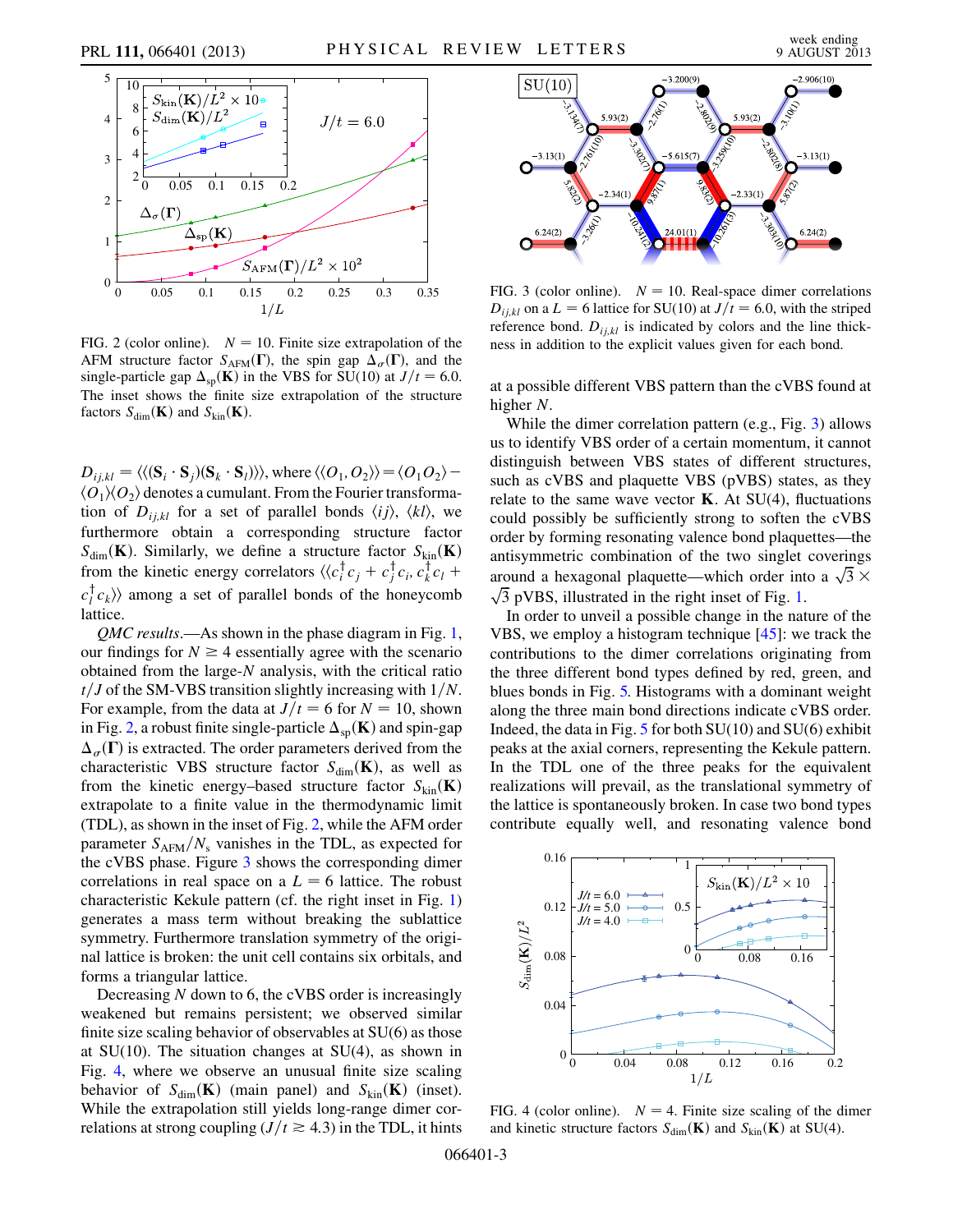<span id="page-3-0"></span>

FIG. 5 (color online). Histograms of the dimer density along three bond types (illustrated in the top left panel), which correspond to three realizations of the same columnar VBS. Predominant weight at the corners in the phase space represent the columnar states as seen at  $N = 10$  and 6. A resonating plaquette is formed on two different bond types and is signaled by weight at the midpoint between two bond directions as realized at SU(4). All histograms have been rescaled in order to ease the identification of their characteristic distributions.

plaquettes are formed, the histogram shows predominant weight at the midpoint between two of the major bond directions. Indeed, this can be readily identified in the histogram for  $SU(4)$  in Fig. [5,](#page-3-0) such that the transition from the cVBS at SU(6) to the pVBS at SU(4) can be unambiguously identified. Interestingly, while both VBS orders break the same lattice symmetry they can be distinguished by the dimer histogram [[38](#page-4-31)[,46\]](#page-4-38).

While we thus find the large-N scenario to describe well the region  $N \ge 6$ , we observe its partial breakdown at  $N = 4$ , where the structure of the VBS changes. Furthermore, in the SU(2) case, the ground state becomes a Néel antiferromagnet for ratios  $J/t \approx 2.1$ . This can be seen from the finite size data of the staggered magnetization  $m_s(L) \equiv \sqrt{S_{AFM}(\Gamma)}/L$  in the left panel of Fig. [6.](#page-3-1) With the available system sizes, the data are consistent with a direct SM-AFM transition, as the opening of the singleparticle gap and the onset of antiferromagnetism coincide. In fact, as seen from the right panel of Fig. [6](#page-3-1), a finite singleparticle gap in the TDL opens beyond  $J/t \approx 2.1$ . In contrast to the cases of larger  $N$ , we do not observe VBS formation at SU(2) as seen from the rapid finite-size downscaling of the corresponding structure factor  $S_{\text{dim}}(\mathbf{K})$ shown in the inset of Fig. [6](#page-3-1) in comparison with Figs. [2](#page-2-0) and [5.](#page-3-0) At  $N = 2$ , one would expect the transition between the SM and AFM to be similar to that for the  $\pi$ -flux

<span id="page-3-1"></span>

FIG. 6 (color online).  $N = 2$ . Staggered magnetization  $m_s = \sqrt{S_{\text{AFM}}(\Gamma)}/L$  and single-particle gap  $\Delta_{sp}(\mathbf{K})$  as functions of the system size for  $SU(2)$  and different ratios  $J/t$ . The inset shows the finite size scaling of the structure factor  $S_{\text{dim}}(\mathbf{K})$  inside the range 2.1  $\leq J/t \leq 2.5$ .

Hubbard model and honeycomb lattice [\[40](#page-4-32)[,47\]](#page-4-39). Larger system sizes and more precise simulations will be required to clarify this point.

We explored the phase diagram of fermions with a  $SU(N)$ -symmetric flavor exchange interaction on the honeycomb lattice at half filling. Our quantum Monte Carlo simulations confirm that the scenario from the large-N approach holds down to  $N = 6$ . This result is encouraging for the general large-N approach, in light of its application to cold gases of alkaline earth metals, where  $N$  can indeed take on large values (e.g.,  $N = 6$  for <sup>173</sup>Y and  $N = 10$  for 87Sr). In the context of the present flavor exchange model, where fluctuations are enhanced by the charge dynamics, the strong coupling region at  $N = 2$  and 4 however deviates from the large-N limit. Based on quantum Monte Carlo simulations, we exhibited the presence of resonating valence bond plaquettes at SU(4), separating the antiferromagnetic strong coupling phase at  $N = 2$  from the Kekule ordered region for  $N \ge 6$ . In would be interesting for future research to address the nature of the quantum phase transitions that separate these three different large-J regions when varying the flavor exchange symmetry  $N$ , e.g., within a feasible continuous-N generalization of the model. This would offer the prospects of a potential candidate for a deconfined quantum phase transition [[48](#page-4-40)] between the AFM and pVBS as well as the possibility to study the proliferation of vortices in the Kekule structure which trigger a phase transition from cVBS to the pVBS phase.

We thank L. Balents, M. Hermele, A. M. Läuchli, and S. Sachdev for helpful comments and discussions. This research was supported in part by EPSCoR Cooperative Agreement EPS-1003897 (Z. Y. M.), DFG AS102/4-3 (F. F. A.), DFG WE 3649/3-1 (S. W.), and DFG FOR1807 (F. F. A., S. W.). Furthermore, we acknowledge the JSC Jülich, JARA-HPC, the HLRS Stuttgart, and the LRZ-Munich for the allocation of CPU time.